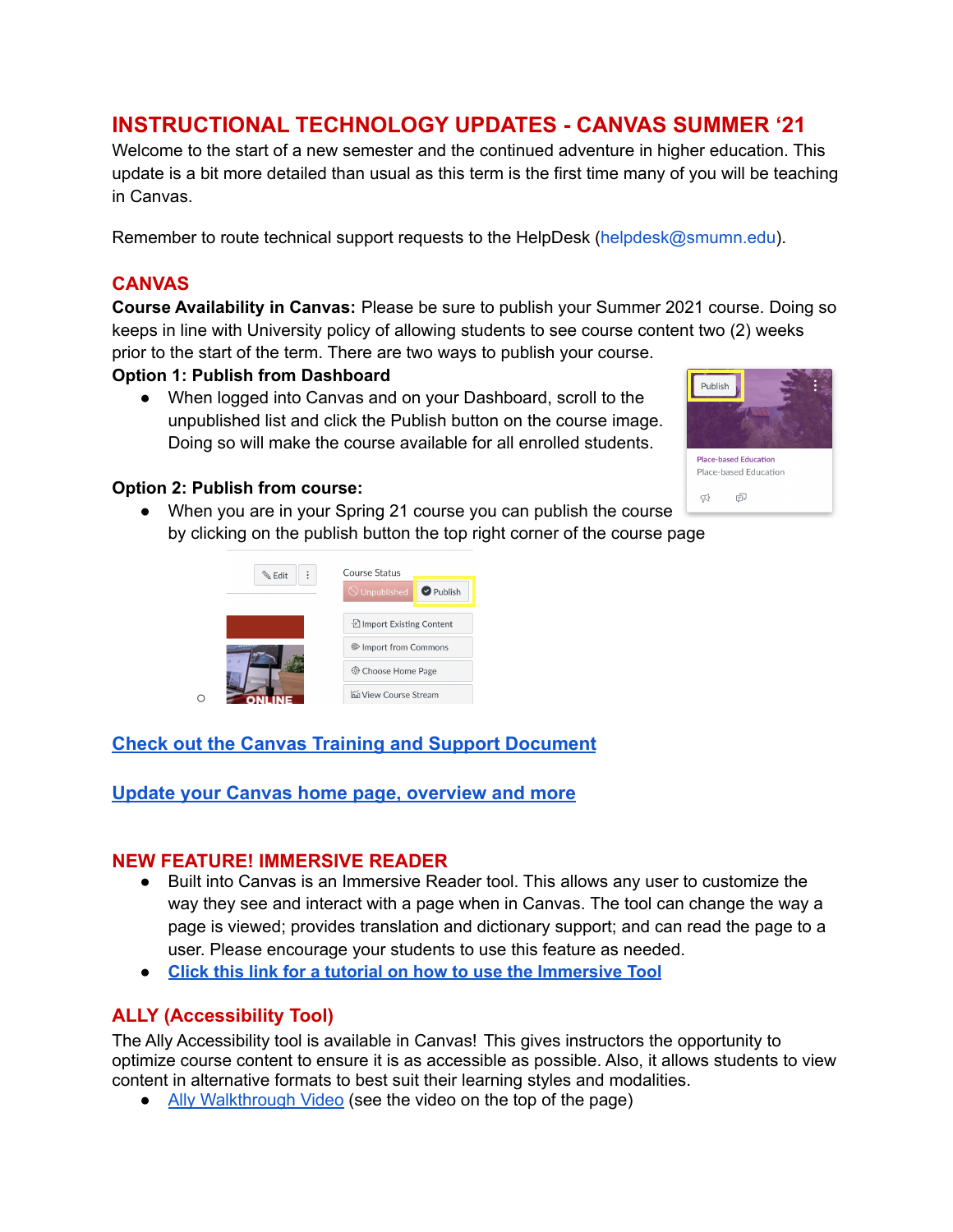- Using Ally as an [Instructor](https://help.blackboard.com/Ally/Ally_for_LMS/Instructor)
- Using Ally as a [Student](https://help.blackboard.com/Ally/Ally_for_LMS/Student/Alternative_Formats)

#### **ZOOM**

Zoom is a preferred option by most. Consider this infographic that was posted to address whether you should require students to turn on their videos during virtual class [meetings.](https://elm.umaryland.edu/announcements/Announcements-Content/Image-1.jpg)

- Setting up **Zoom and [Canvas](https://docs.google.com/document/d/1zoDq9DYbtfUy1kwJvtJnRrx4irXt0GLbNOJDxZ_DsS4/edit?usp=sharing)** 
	- This page will cover adding Zoom to your course and scheduling a Zoom session
	- Additionally you can always take a scheduled Zoom session and link that to any announcement or module in Canvas.

# **PANOPTO**

#### **Instructors and Panopto**

- Create video [assignment](https://support.panopto.com/s/article/Create-an-Assignment-in-Canvas-as-a-Teacher) with Panopto in Canvas
- Embed a video with [Panopto](https://support.panopto.com/s/article/Embed-Panopto-Videos-in-a-Canvas-Course-Faculty) in Canvas
- Recorded sessions with Panopto Trainers: Creator [Training:](https://corp.hosted.panopto.com/Panopto/Pages/Viewer.aspx?id=2dfe0bcb-d330-47fc-9dd7-abf4010dfd96) Getting Started in Panopto and Using [Panopto](https://celt.smumn.edu/calendar/recordings/) in Canvas

#### **Students and Panopto**

- Submitting an [assignment](https://support.panopto.com/s/article/Submit-an-Assignment-in-Canvas-as-a-Student) with Panopto in Canvas
- It is possible to allow [students](https://support.panopto.com/s/article/Use-Assignment-Folders-for-Student-Recordings) to record videos in a Panopto course space. This is achieved by using an "assignment folder."
- Students can also use "Panopto Capture" to create new recordings. This is a browser-based recording application that will be convenient for students. The following video link provides a new introduction.

## **Save Zoom Recordings to Panopto**

Did you know that recording to the cloud in Zoom can automatically save the recording to your Panopto account? Watch this short video here to set up the [Zoom-Panopto](https://nmt.hosted.panopto.com/Panopto/Pages/Viewer.aspx?id=ba683114-2866-44dc-bf1e-ab84015bcf35) Integration.

## **RESPONDUS (Lockdown Browser And Monitor)**

We have expanded the electronic testing opportunities in collaboration with the testing services at the Student [Success](https://studentsuccess.smumn.edu/) Center.

- [Overview](https://youtu.be/7J1K8-R20ao) video
- Quick Start Guide for [Instructors](https://www.respondus.com/downloads/RLDB-QuickStartGuide-Instructor-Instructure.pdf)
- Quick Start Guide for [Students](https://www.respondus.com/downloads/RLDB-QuickStartGuide-Instructor-Instructure.pdf)
	- Students can download LockDown Browser and learn more through this [TechFAQ](https://techfaq.smumn.edu/index.php?solution_id=1309) page.
- Visit the CELT [website](https://celt.smumn.edu/intech/testing-integrity/) for more information and also consider signing up for an [online](https://web.respondus.com/webinars/) [training](https://web.respondus.com/webinars/) with Respondus to learn more.
- Respondus does not work the same way with external textbook publisher sites. Respondus LockDown Browser and Monitor will not work unless you deliver tests through Canvas.
	- Text-based [instructions](https://www.respondus.com/downloads/RLDB-QuickStartGuide-Instructor-Instructure.pdf) are also available for Canvas.